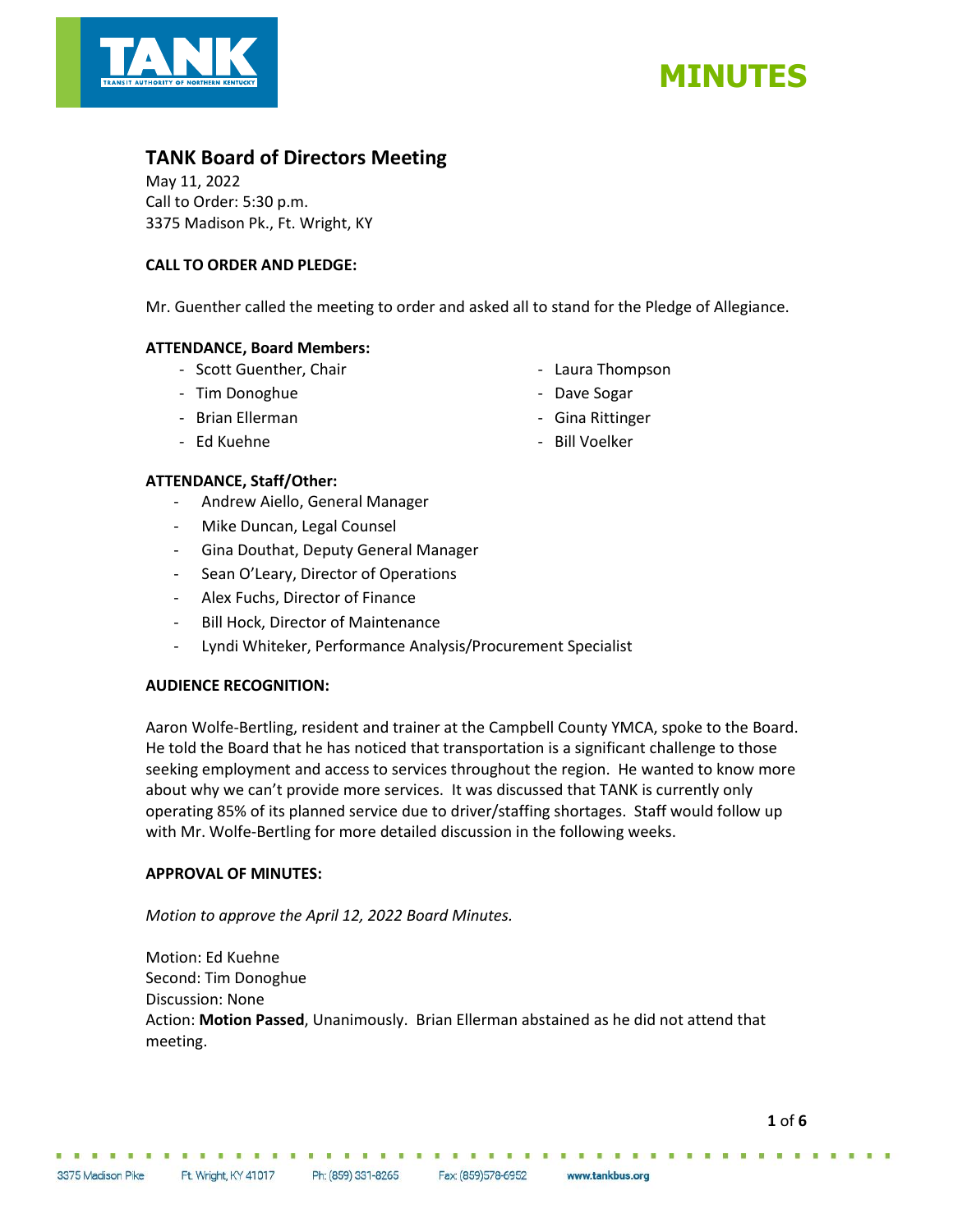

# **MINUTES**

## **REPORTS:**

#### **Pension Committee**

Ms. Douthat provided the Board with an update from the Pension Committee. She referred to the minutes that are in the Board packet. She stated that the committee requested that the plan attorneys update the plan and consider two minor plan changes. She stated that the plan has been updated to reflect current rules/laws related to the pension. Also, two additional options for vested employees have been recommended by the committee. She described those options as contained in the packet and stated that the actuary has determined that neither of the changes would have a negative impact on the long-term health of the plan. She mentioned that changes would require a vote of the pension membership to take place at the end of May.

Board action would be required to adopt these changes only after the membership votes to approve the changes.

She also informed the Board that the third-party actuarial firm is now conducting retirement benefit calculations for the Committee and that is going well.

#### **March FY 2022 Financial Statements**

Mr. Fuchs reviewed the March TFY22 financial statement. Compared to last year-to-date, ridership has gained 7.6%. Compared to March of last year, fixed route ridership gained 9.3% and demand-response ridership continued its strong recovery, gaining 29.7%.

Passenger revenues were \$52,327 more than the budget. Operating expenses were over budget for the month by \$234,641 – this is mostly due to the six-month retention incentive that was paid in March. Year-to-date, TANK expenses are running under budget by \$376,536.

#### **Operator and Service Levels**

Mr. Aiello stated that TANK is operating about 85% of service levels. Hiring and retaining operators is the major challenge. Retention has improved, but the pipeline of applicants and hiring has slowed a bit. Competition from other transportation providers is significant. Internally, we have a new service pick for June that will help a bit. We reassess our service level every two weeks and will report back to the Board every month.

## **IT Managed Services Contract (ACTION)**

Ms. Douthat provided a summary of the procurement process for an IT Managed Services contractor. She referenced the memo in the packet. The procurement process had two steps. Four written proposals were received and, based on the scoring of those proposals, two firms were selected to conduct a full audit of TANK's IT system before providing a final quote for services.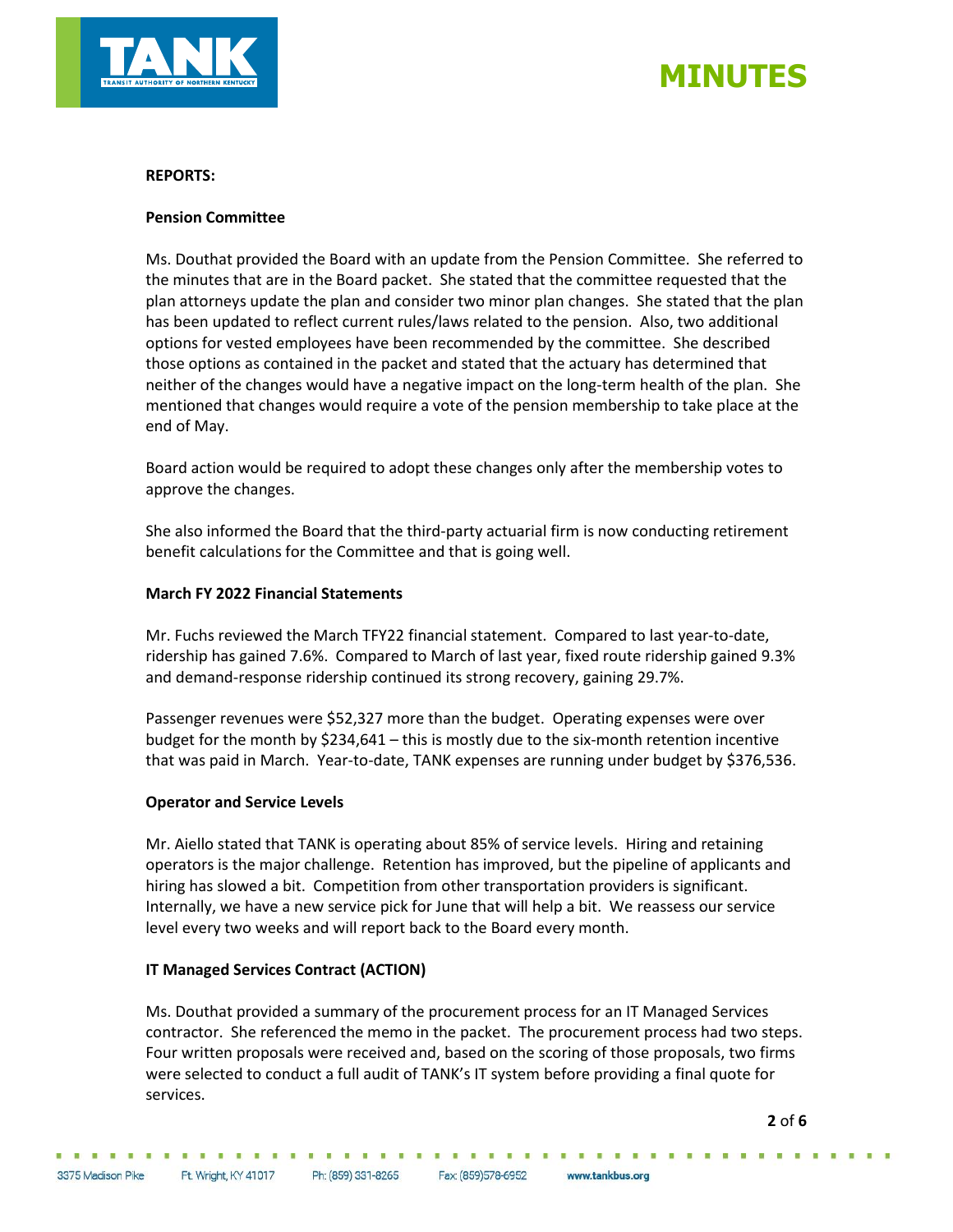



The two short-listed firms were 4BIS and C-Forward. The two firms' final proposals were slightly different in approach. One firm (4BIS) proposed an all-inclusive price for services and the other (C-Forward) proposed a base price with a-la-carte pricing for additional services (such as new user setup, etc.). The 4BIS proposal was ranked the highest by the committee but was not the lowest cost proposal. Staff made an estimate of a-la-carte services that would be required under the C-Forward proposal and determined that the final pricing would be very close between the two vendors (4BIS was estimated to be about \$20,000 more expensive over the five-year term of the contract). With this said, the committee still ranked 4BIS as the preferred vendor due to their comprehensive approach to services, cyber security expertise, and that the fixed, all-inclusive price will not result in budget overages.

Mr. Donoghue asked about response time. Ms. Douthat stated that the contractor's issue resolution time during office hours is within an hour. Evening and weekend times are within two hours.

Ms. Douthat confirmed that the firm that was not selected also recommended approximately \$80,000 in additional up-front infrastructure work that would be in addition to their set fees.

*Recommend approval to authorize the General Manager to execute a 5-year contract with 4BIS.COM, Inc. at a total cost not to exceed \$777,600.00 for IT Managed Services.*

Motion: Bill Voelker Second: Dave Sogar Discussion: None Action: **Motion Passed**, Unanimously

## **CVG Pedestrian Crossing**

Andrew Aiello referred the Board to the maps and memo in their packet. He explained how the Route #2X operates to/from the CVG Airport campus and its routing to/through the DHL and Amazon facilities.

He explained the ongoing difficulties that TANK has had serving the Amazon bus stop. The current location of the stop requires TANK to follow a long detour using a temporary service road, resulting in a 5-to-10-minute delay every time the stop is served. If we were to serve the Amazon stop on every trip (and therefore use the detour on every trip) it would result in about \$125,000 of additional annual operating cost due to the associated delays.

The addition of a crosswalk would allow (in the short-term) for all passengers to use the current stop at DHL and use the crosswalk to safely access Amazon. In the long-term, the crosswalk would allow the bus to stay on Wendell Ford Boulevard and connect directly to the Florence area.

CVG has agreed to install a crosswalk on Wendell Ford Boulevard and TANK is willing to help offset the cost of the crosswalk. This a unique situation in that almost 100% of the pedestrians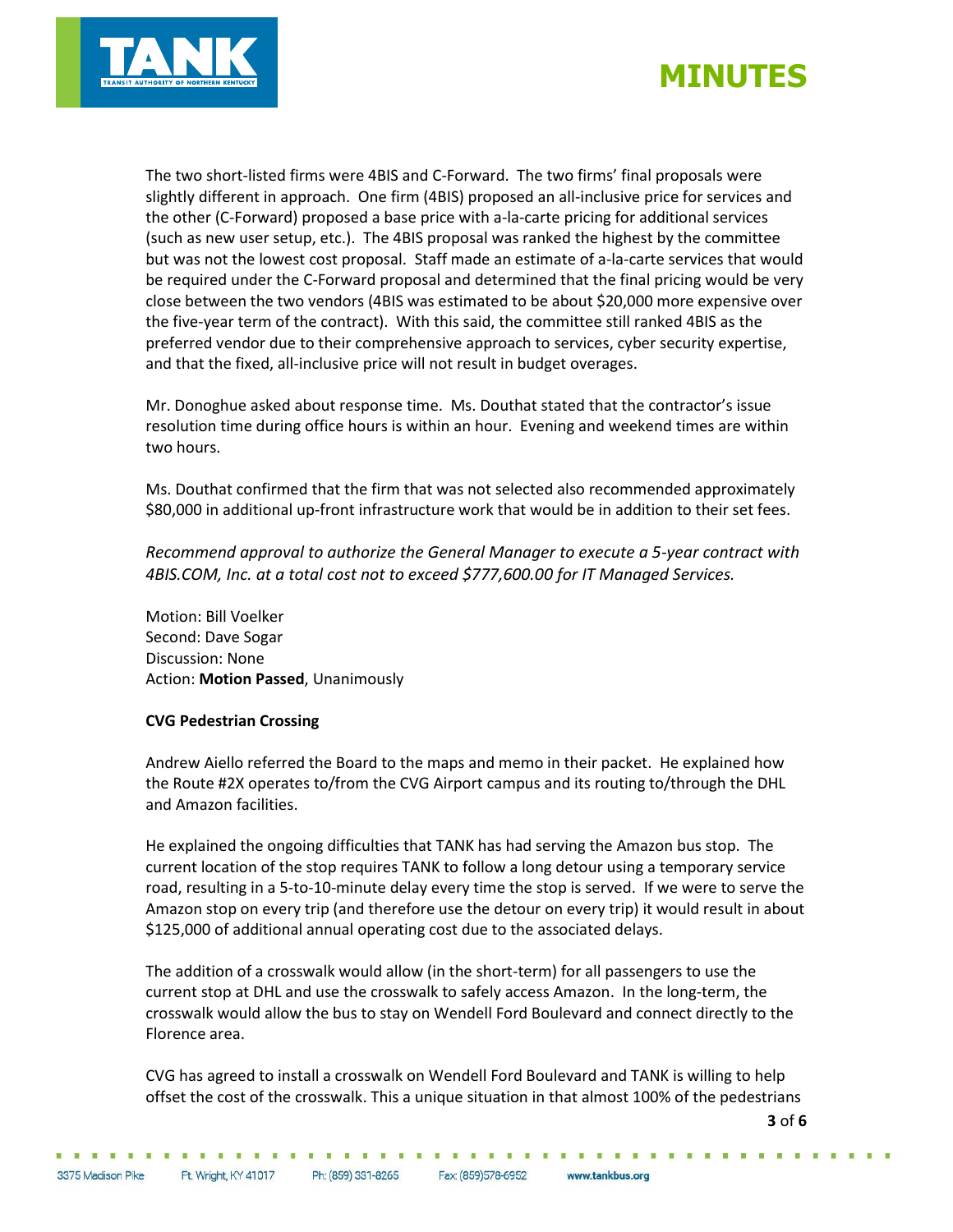



using the crosswalk would be bus passengers; there is no roadway network to allow the TANK bus to turn around or stop elsewhere; and the addition of the crosswalk would remove hours and miles of delay each day from the TANK operation.

CVG proposes to build a signalized, pedestrian-only crossing on Wendell Ford Boulevard. The crossing will be a "High Intensity Activated Crosswalk" (HAWK). The total project cost (engineering, design, construction, and construction management) is estimated to be around \$350,000 to \$375,000.

TANK and CVG have reached a tentative agreement (pending approval from the TANK Board of Directors) that TANK would pay for the engineering, design, and construction management (not to exceed \$110,776.31) and CVG would pay for the construction and any remaining project costs.

The engineering, design, and construction management services will be provided by CVG's oncall engineering firm, Palmer Engineering. They have provided a quote and scope of services (attached). This firm was selected through a public competitive procurement process led by CVG. TANK has copies of that procurement file.

TANK and CVG will develop a formal MOU to document the project partnership and understanding. The major points to be made in the MOU are outlined in the Board packet.

Mr. Sogar asked why CVG doesn't pay for it. Mr. Kuehne asked if Amazon has been included in the discussions about this and asked why they don't pay for it. Mr. Aiello said that both CVG and Amazon have been in discussions with TANK over the last two years. This is not everyone's preferred solution, but this is the solution that is the lowest cost to TANK and provides the most opportunity for future bus service to Florence.

It was asked if this would be funded with capital funds. Mr. Aiello stated that the current plan would be to use current year operating funds. We are currently running well under our operating budget for this year, we could use some of this savings to pay for this one-time capital improvement that will save future operating costs down the road.

Ms. Thompson stated that this is a long-term cost savings to TANK, it is also a significant safety improvement.

The point was made that the work has a public benefit, will be within the public right-of-way, and will be available for the whole public to use.

Mr. Guenther stated that he supports the project. He stated that he feels that TANK should want to provide relatively equal service to both DHL and Amazon and the crosswalk would allow us to do so. Also, from a fiscal sense, this is the most cost-effective way to do so.

Mr. Kuehne asked if we have reached out to the Counties to ask if they would fund the crosswalk and are we setting a precedent? Mr. Aiello stated that the unique nature of this situation is detailed in the memo and he does not believe that this would imply that TANK is responsible for all pedestrian amenities in the region.

**4** of **6**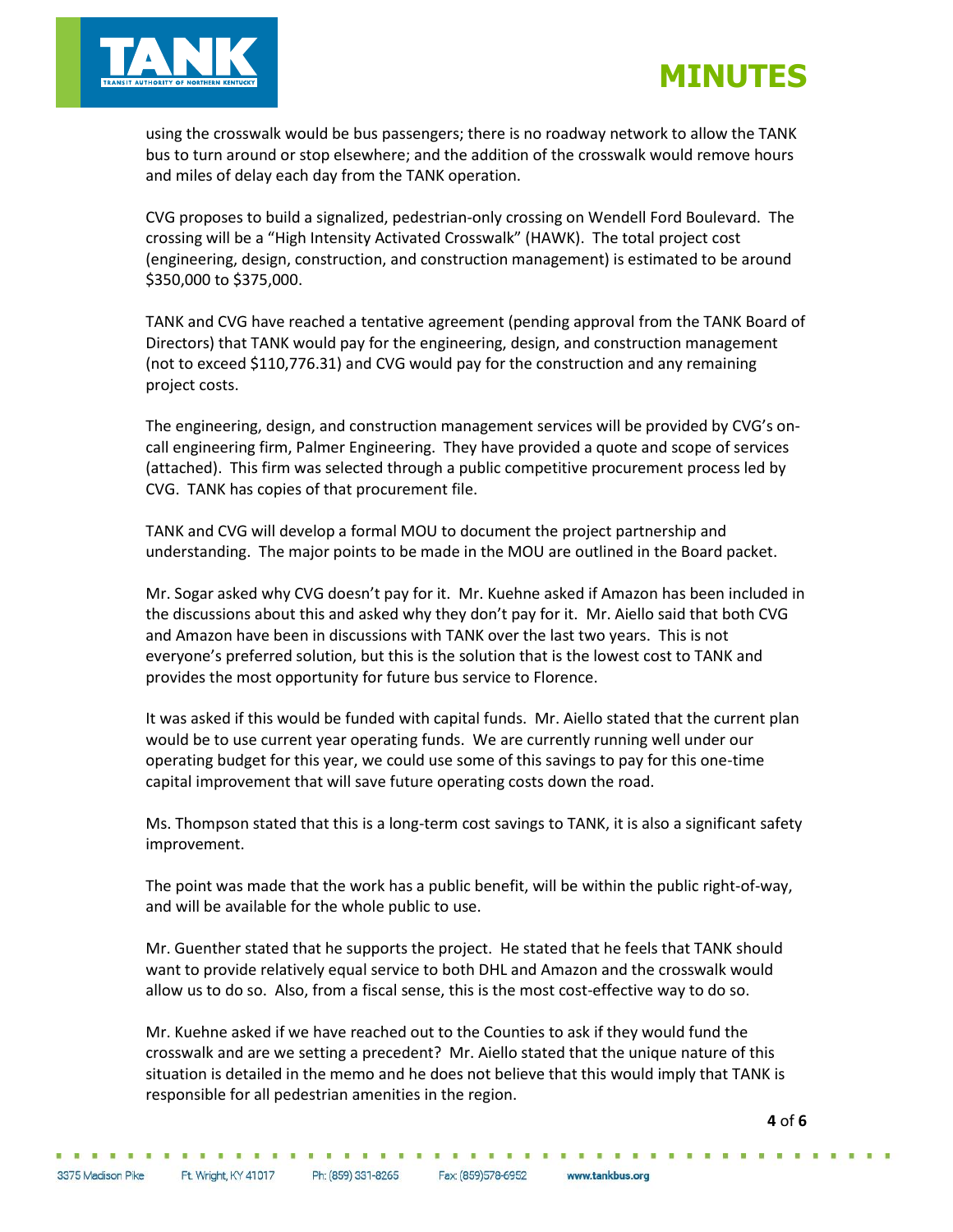



*Recommend approval to authorize the General Manager to enter into an MOU with CVG in accordance with the May 6, 2022 memo, and to contribute \$110,776.31 to CVG for the implementation of this crosswalk project.*

Motion: Brian Ellerman Second: Laura Thompson Discussion: None Action: **Motion Passed**, six yes votes (Donoghue, Ellerman, Guenther, Rittinger, Thompson and Voelker), one no vote (Sogar), one abstention (Kuehne).

#### **TANK Targets Strategic Plan Update**

Mr. Aiello referenced the one-page plan overview that is in the Board packet. He stated that there are no surprises in the updated plan. Rather, it has just been updated to reflect the major priorities and projects that the Board has discussed and approved over the last year.

#### **General Manager's Report**

Mr. Aiello reminded the Board that a federal court lifted the TSA mask mandate on buses and TANK, therefore, stopped enforcing the mandate at the end of April. TANK's internal Covid-19 task force continues to meet and things seem to be going smoothly on the bus.

He mentioned that TANK will be submitting three funding applications for funding under the Bipartisan Infrastructure Bill and OKI discretionary funding programs: diesel-to-hybrid conversion funding, replacement of the CAD/AVL system, and replacement paratransit vehicles.

## **OLD BUSINESS:**

Mr. Kuehne challenged staff to go to OKI to see if they will contribute to the CVG sidewalk.

#### **NEW BUSINESS:**

None.

#### **GENERAL COUNSEL's REPORT:**

No report this month.

#### **ADJOURN:**

*Motion to adjourn the meeting.*